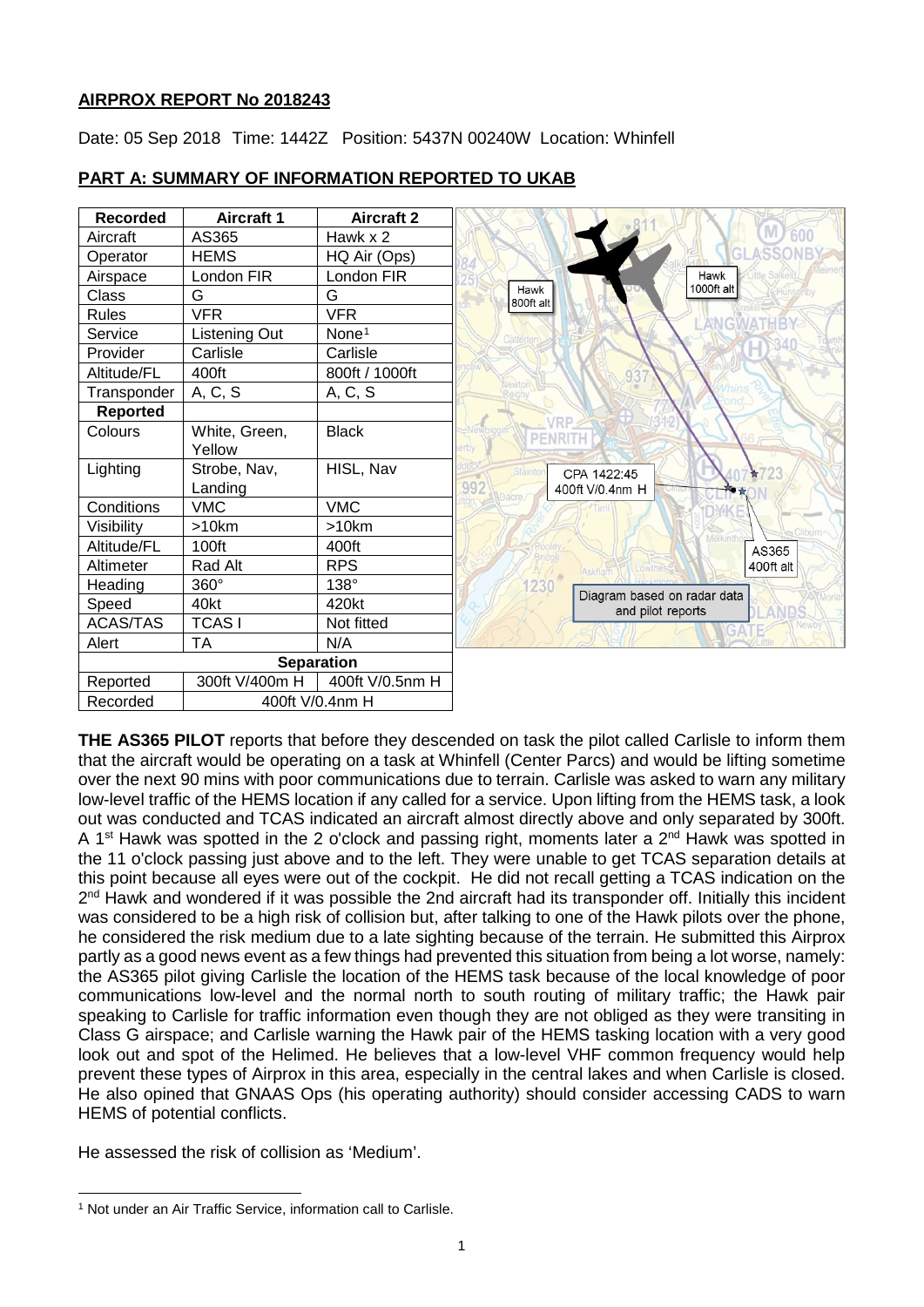**THE HAWK PILOT** reports that they were conducting a pairs low-level sortie through LFAs 17 and 16. He requested Traffic Information from Carlisle Approach as the formation approached the Appleby Valley from the north. The position of the HEMS was given as north of his second IP at Center Parcs, near Penrith, and he was informed that the HEMS was on the ground. As the formation progressed towards the IP, he became visual with the AS365 on the ground/low hover in his 1:30 o'clock position at 2nm and assessed that the formation would pass either side. Nevertheless, he called the position of the AS365 to his wingman and both aircraft climbed to increase separation. He does not assess that there was a confliction between the Hawks and the AS365. At approximately 1700UTC, the captain of the AS365 called the squadron to inform him that he was submitting an Airprox report in accordance with company policy, as he had received a late TCAS alert against the Hawks whilst in the hover, due to terrain masking. Equally, he was unable to check CADS due to a lack of IT in his location, so he had not been aware of the Hawk formation's intended routing. During the planning process, the usual HEMS CADS warning centred around the Helo site NE of Penrith was present. The Hawks routing skirted the Western side of this warning and was briefed accordingly. Due to the persistence and often extended duration of this warning, squadron pilots have an increased vigilance for HEMS activity in this area.

He assessed the risk of collision as 'None'.

**THE CARLISLE CONTROLLER** reports that two Hawks called on frequency routing north to south requesting any traffic. Traffic Information was passed about a Helimed on the ground at Center Parcs in the Appleby Valley, saying it may lift at any time. The Hawks called going en-route after receiving the TI and did not request a service. Shortly after, the AS365 called lifting from the casualty site and Traffic Information was passed about the two Hawks. The pilot reported having already seen them on lifting and declared an Airprox that occurred at 1442z. The pilot of the AS365 stated he would be filing the Airprox report for the incident.

## **Factual Background**

The weather at Carlisle was recorded as follows:

METAR EGNC 051450Z 29004KT 220V350 9999 FEW018 17/08 Q1021

## **Analysis and Investigation**

## **UKAB Secretariat**

The AS365 and Hawk pilots shared an equal responsibility for collision avoidance and not to operate in such proximity to other aircraft as to create a collision hazard<sup>[2](#page-1-0)</sup>.

## **Comments**

 $\overline{\phantom{a}}$ 

## **HQ Air Command**

The Hawk crews had planned the mission in accordance with current procedures and had employed where possible all available barriers to MAC. The Hawk's route had been entered onto CADS, the crew had acknowledged the planned HEMS activity NE of Penrith (plotted on CADS as within 2nm radius of Langwathby HLS) and chosen a route to skirt the western side of this warning. However, the HEMS aircraft was operating outside of their stated location on CADS when the Airprox occurred, markedly reducing the effectiveness of this barrier. Moreover, the HEMS crew had been unable to check for conflictions on CADS due to a lack of IT.

Although not under a formal ATS, the Hawk pair had called Carlisle Approach to request TI and had been informed that the HEMS aircraft was on the ground at Centre Parcs. It is not possible to determine how far ahead of CPA this information was received. However, armed with this

<span id="page-1-0"></span><sup>2</sup> SERA.3205 Proximity. MAA RA 2307 paragraphs 1 and 2.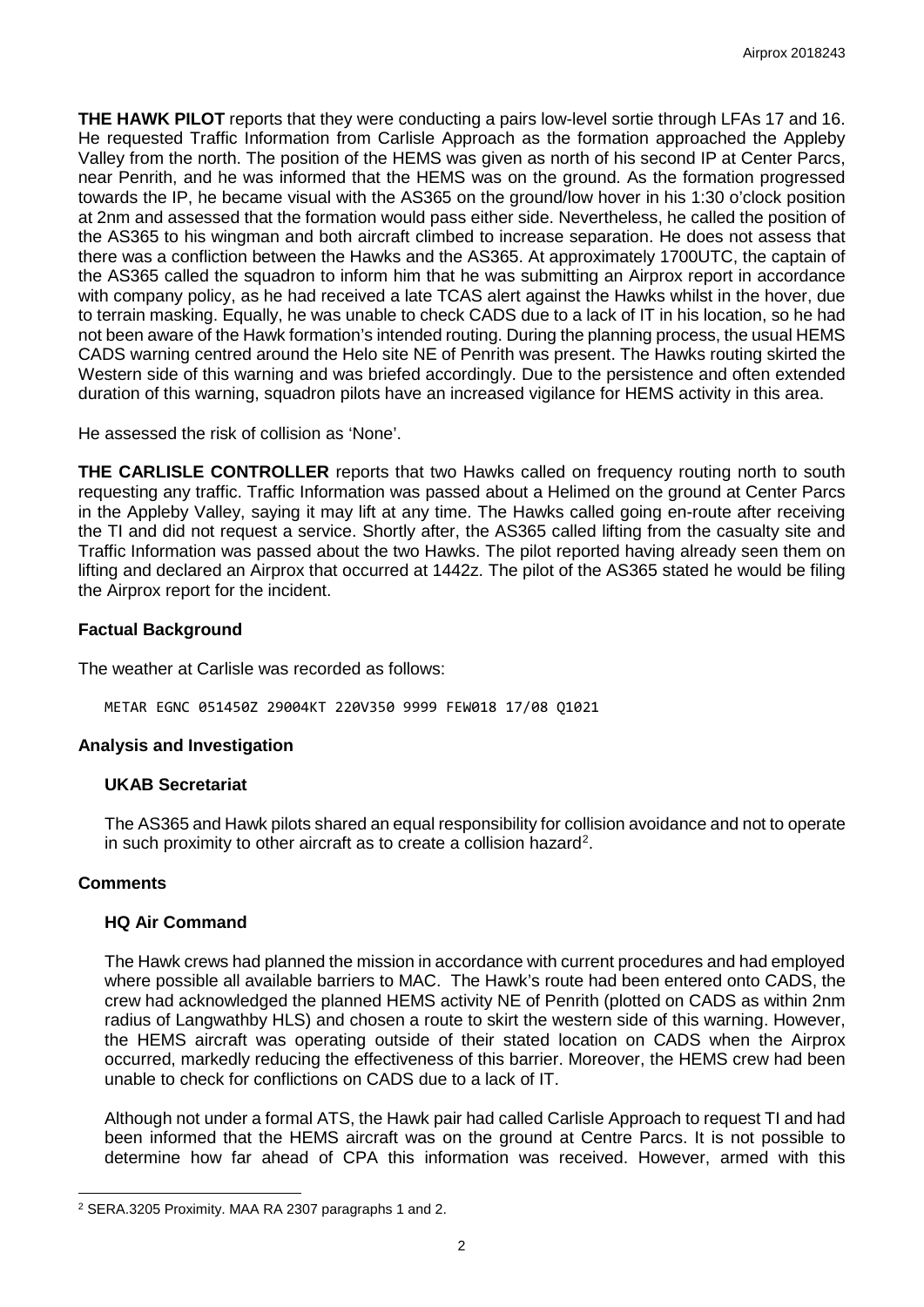information, the Hawk lead was able to concentrate their lookout and, once visual with the HEMS aircraft, both Hawks took timely action to increase separation. The HEMS and Hawk crews and Carlisle controller are all commended for communicating effectively to increase overall SA and therefore separation.

ACAS is not fitted to the Hawk making this barrier unavailable to the Hawk crews; however, funding has been secured for future fitting. A TCAS TA was the first indication that the HEMS crew received alerting them to the presence of the Hawks. This was received later than would have been optimal due to the low-level nature of the tasking. A VHF common frequency might have helped to increase SA further, especially given the difficulty the HEMS crew had in accessing information on Carlisle Approach whilst at the landing site. The MOD is still working with the CAA on the future implementation of a VHF low-level common frequency.

#### **Summary**

An Airprox was reported when an AS365 and a pair of Hawks flew into proximity near Penrith at 1442hrs on Wednesday 5<sup>th</sup> September 2018. Both pilots were operating under VFR in VMC, neither pilot in receipt of a service.

#### **PART B: SUMMARY OF THE BOARD'S DISCUSSIONS**

Information available consisted of reports from the pilots of both aircraft, radar photographs/video recordings and reports from the air traffic controllers involved.

The Board began by looking at the actions of the AS365 pilot. The military member said that the HEMS site on CADS was not the one that the AS365 was operating at, but he went on to commend the AS365 pilot for informing Carlisle of his operating area which was then relayed to the Hawk formation. The Board members reiterated the value of using local ATC units to provide accurate SA to other pilots and agreed that the proactive call by the AS365 pilot had done much to resolve what might otherwise have been a far more serious incident. The Board noted the AS365 pilot's suggestion that his operating authority (GNAAS Ops) should access CADS to warn HEMS aircraft of emerging potential conflicts when they are operating away from base, and members hoped that they would be able to implement measures to progress this suggestion.

The Board then turned to the actions of the Hawk pilots. Noting that they were not required to contact Carlisle in the course of their task, the Board also commended them for doing so in recognition of the potential for encountering other aircraft in this busy airspace. As a result, they were aware of the location of the AS365, saw it early enough, and had climbed to ensure a measure of separation throughout their transit of the AS365's task area.

The Board then turned to the cause and risk of the Airprox and quickly agreed that all those involved had done the best they could in the circumstances. They therefore agreed that although the AS365 pilot was right to report the incident in reflection of his concerns and his desire to highlight the good practices of those concerned, this incident represented normal low-level operations and was best described as a sighting report. Turning to the risk, members agreed that there had been no risk of collision and that normal safety standards and procedures had pertained; risk category E.

#### **PART C: ASSESSMENT OF CAUSE AND RISK**

Cause: A sighting report.

Degree of Risk: E.